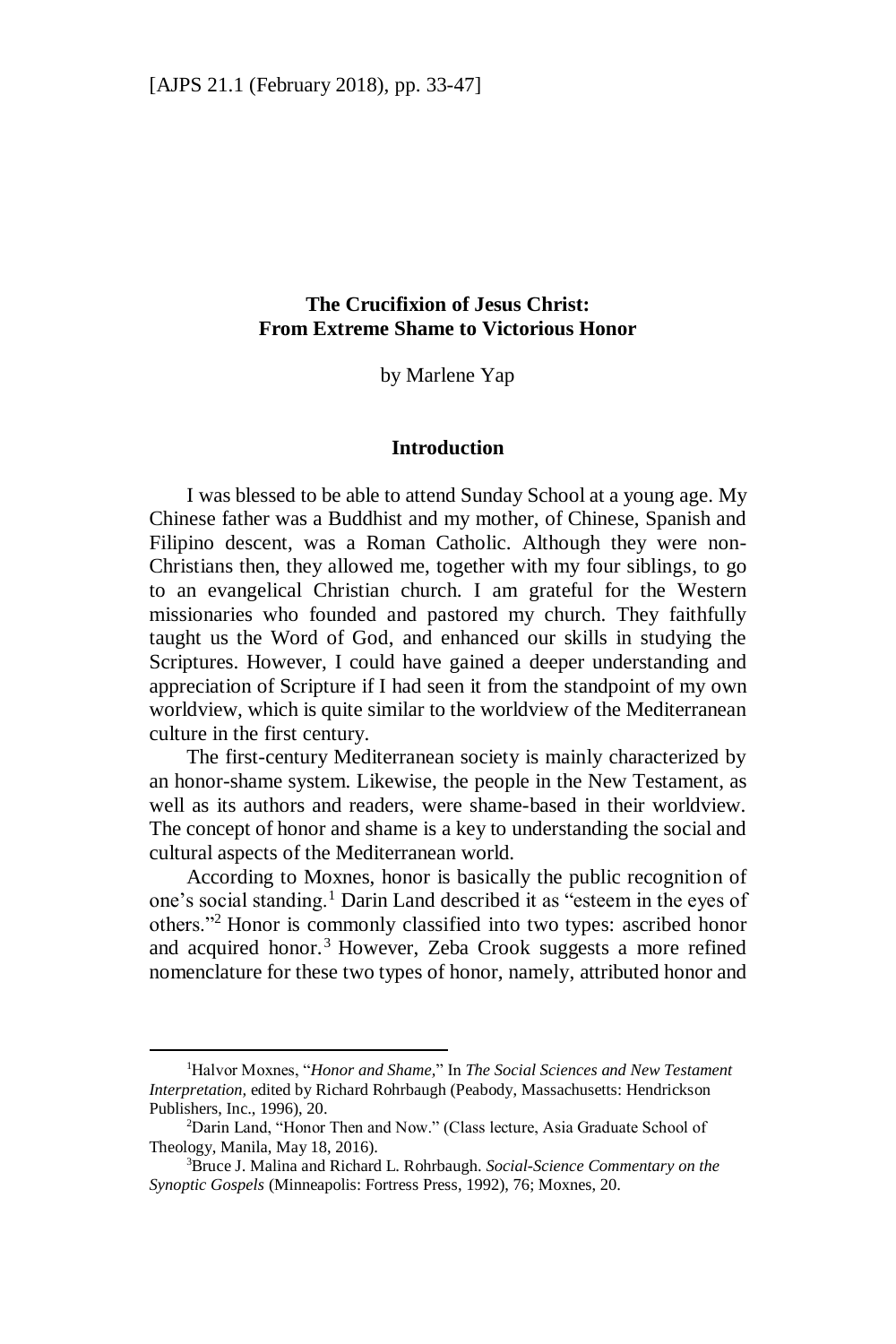distributed honor, respectively. <sup>4</sup> Attributed honor is inherited from the family at birth, depending on one's gender, family name, ethnicity, and rank. Distributed honor is conferred on the basis of virtuous deeds. It is also obtained through social advancement, through public accomplishments, when a benefaction is conferred, or through any kind of public challenge and riposte. Social interaction, religious life, and group loyalties are affected by values of honor and shame. The identities of individuals are influenced by their belonging to, and acceptance by, their family. Their success is thought to rest on the favorable ties they have with the community. $5$ 

Shame can be viewed either positively or negatively. To "have shame" is seen positively, connoting a concern for one's honor. To "be shamed" connotes a decrease in honor. It can refer to social insensitivity and results from the lack of concern for one's honor.<sup>6</sup>

The events leading to the crucifixion, the crucifixion itself, and the events afterward, all involved interplays of honor and shame. The significance of death by crucifixion, the characters and dialogues within the crucifixion passage and the supernatural phenomena that surrounded Christ's death, all contribute to understanding Christ's purpose for humankind. Viewed through the honor-shame lens, we can better appreciate the significance of how Jesus Christ, and his work on the cross, have reversed the cultural stigma of shame to become victorious honor. His death reveals his identity as the Son of God. On a broader spectrum, his work on the cross has radically shifted the honor-shame perspective on religious and social institutions (including kinship, gender, race, and social structures). On an individual level, his saving grace has granted not only a removal of guilt, but also a removal of shame and a reinstitution of honor.

I will thus attempt to make a condensed interpretation of the events surrounding the crucifixion and death of Jesus Christ, using the social science critical approach of viewing Scripture through the honor-shame lens. This research will be limited to the crucifixion and death passage in Mark 15:21-41. First, the significance of the events right before the crucifixion will be discussed (15:21). I will then give a brief background of death by crucifixion. Following that will be a discussion of the crucifixion of Jesus (15:22-32). Finally, I will address the supernatural phenomena surrounding the death of Jesus (15:33-41).

<sup>4</sup>Zeba Crook, "Honor, Shame, and Social Status Revisited," *Journal of Biblical Literature* 128, no. 3 (2009): 610.

<sup>5</sup>Bruce J. Malina and Richard L. Rohrbaugh, 76.

<sup>6</sup> Joseph Plevnik, *Honor/Shame*, Biblical Social Values and Their Meaning: A Handbook, edited by John J. Pilch and Bruce J. Malina (Peabody, Mass.: Henrickson Publishers, 1993). 96.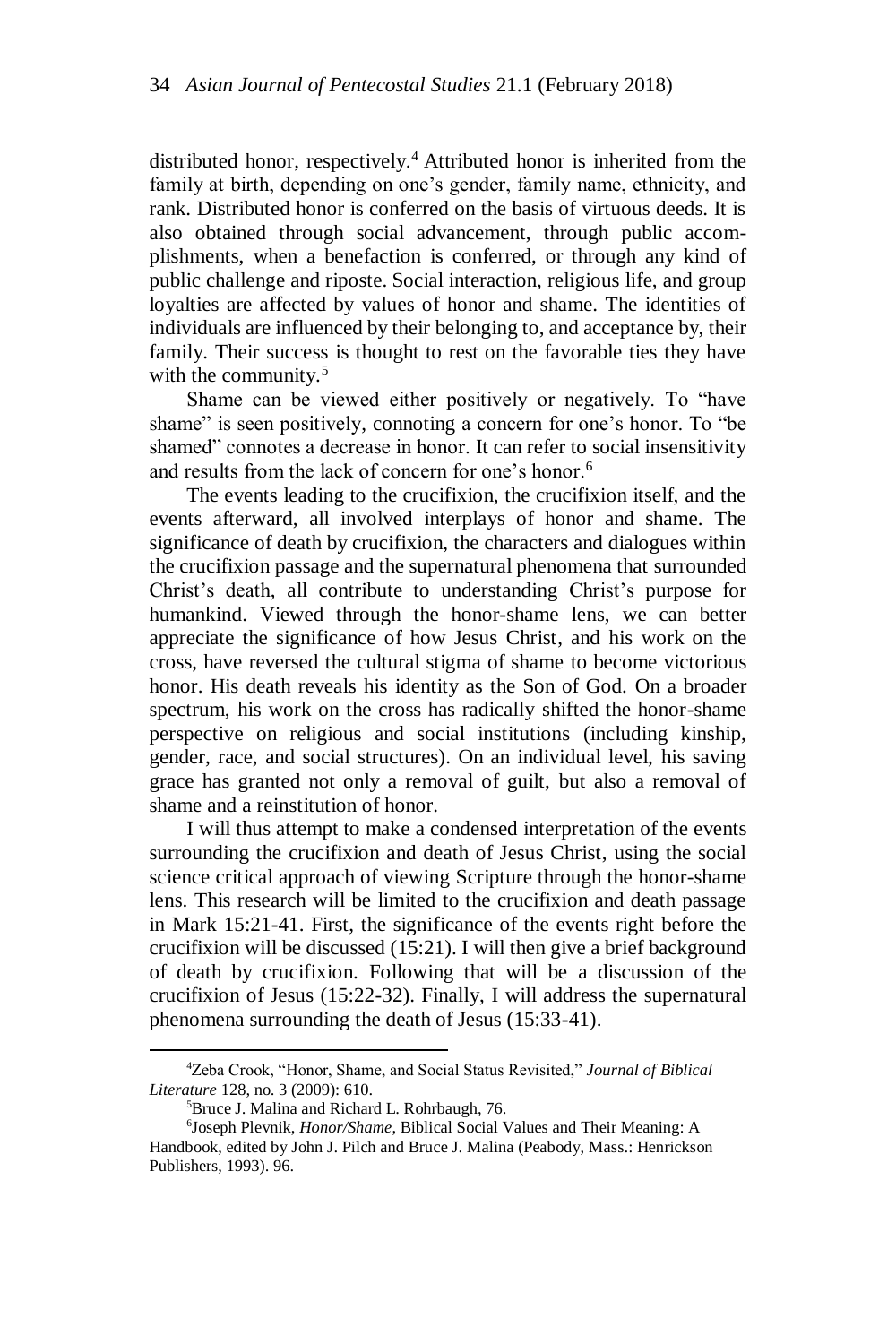#### **Events Before the Crucifixion (Mark 15:21)**

After the wrongful trial, the sentence of death and the scourging and mocking by the soldiers, Jesus was led out from the palace to be crucified (15:1-20). The victim of crucifixion was supposed to carry his own cross. <sup>7</sup> However, maybe due to Jesus' weakness and exhaustion, the soldiers forced Simon of Cyrene to carry it for him.

This brings us to question the whereabouts of the disciples, who should have been the ones to help Jesus at this time. The reason for their abandonment of Jesus is usually associated with the fear of being arrested, due to their connection with the convicted criminal. I contend that it was more due to shame than fear. One can look back and ask why they left their professions to follow Jesus in the first place. Were they expecting something? According to Malina, the social interaction in the first-century Mediterranean society functioned through a principle of reciprocity referred to as the "dyadic contract." This contract informally binds persons of equal status such as "colleague contracts," or persons of different status such as the "patron-client contracts."<sup>8</sup> The "patronclient contract," also referred to as the patronage system, involves two parties of unequal honor status, in terms of possessions, power, and influence. <sup>9</sup> The client would rely on the patron's resources, and reciprocate by giving loyalty and honor to the patron. These disciples were the clients who left their professions to follow Christ. Although he was not wealthy, nor even had a place to lay his head, the disciples would likely have seen Jesus as having both earthly, and spiritual, power and influence.

In line with the patron-client concept, it could be that the disciples were expecting some increase in honor, or a gain of power, in exchange for their loyalty to Jesus. This was evident in the request of James and John to sit at Jesus' right and left side in the kingdom of God (Mark 10:37). <sup>10</sup> This can also explain the reason Peter rebuked Jesus for predicting his own death. Peter expected Jesus, as the Messiah, to

<sup>7</sup>Craig A. Evans, *Mark 8:27-16:20*. Word Biblical Commentary, eds. Bruce M. Metzger, David A. Hubbard, and Glenn W. Barker, vol. 34B (Nashville, TN: Thomas Nelson Publishers, 2001), 499.

<sup>&</sup>lt;sup>8</sup>Malina, 100; The Filipino value system includes a certain form of dyadic contract referred to as "utang na loob," literally debt from the inside" or "debt of gratitude." This is established when one party receives assistance and is then morally and socially obligated to reciprocate in the future (Felipe L. Jocano, *Filipino Value system: A Cultural Definition* (Metro Manila, Philippines: Punlad Research House, Inc., 1997), 80-2).

<sup>9</sup> Ibid., 100-1.

<sup>10</sup>A parallel passage in Matthew 20:21 depicts the mother of James and John as the one doing the similar request. In line with the honor and shame concept, the honor bestowed on the sons also brings honor to the whole family.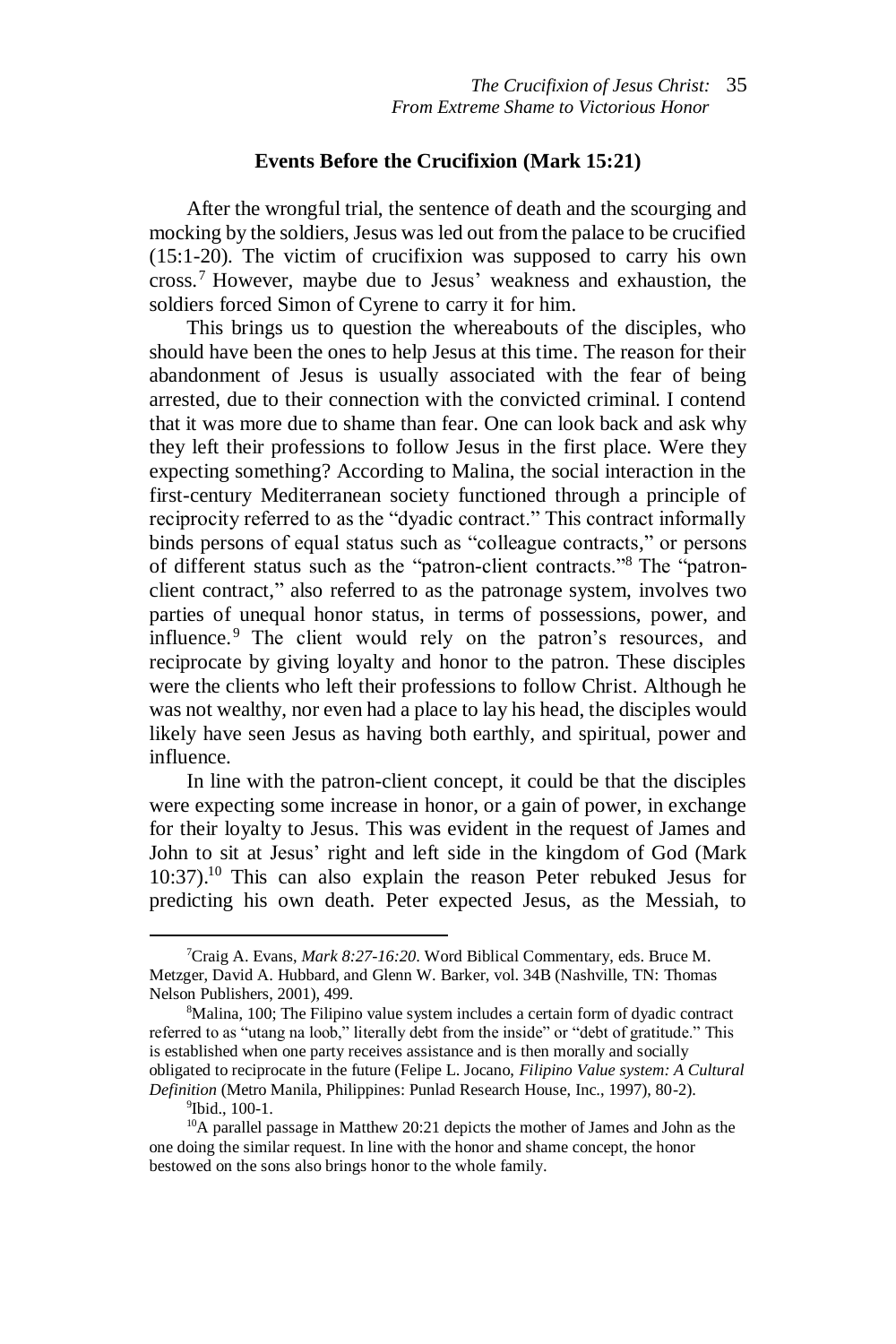overthrow the Roman Empire and establish his rule over Israel. However, Jesus was arrested instead. All of this led to the disciples' disappointment, resulting in shame. There was also a suggestion that it was due to shame that the young man, possibly Mark, would rather run away naked than be identified with Jesus (Mark 14:52).<sup>11</sup> Likewise, Peter's betrayal, aside from avoiding trouble for himself, was a result of shame in being identified with Jesus.

So, with the absence of any disciples, Simon of Cyrene was chosen by the Roman guards to assist Jesus. Simon was a passerby, and most probably did not know Jesus personally. The need for force may have been due to his reluctance, or refusal, to do it. In my culture, it is shameful to be associated with a condemned criminal, much less to do something for him. So, it could also be shameful for Simon of Cyrene to be identified with Jesus, who was condemned to die, which was why he had to be compelled to carry the cross.

Simon was probably a Hellenistic Jew who resided in Jerusalem, or who came for the feast. He probably later became a Christian, which accounted for his sons' names, Alexander and Rufus, to be mentioned.<sup>12</sup> Most scholars have pointed out that these two sons must have been known to the original readers of Mark. They were prominent leaders at the time of Mark's writing, and the mention of the sons' names signified the authenticity of the event.<sup>13</sup> However, I would take it as an act of honoring both father and sons. In my culture, a mention of one's family connection with someone famous is always honorable. So, this could be the case here.

# **Death by Crucifixion**

Since we do not practice crucifixion now, we need to go back in history to see how crucifixion was viewed in order to better understand its implications. The shameful implication of the cross may be alluded to in the Old Testament. Deuteronomy 21:23 states that, "if a man has committed a crime punishable by death and he is put to death, and you hang him on a tree, his body shall not remain all night on the tree, but you shall bury him the same day, for a hanged man is cursed by God.

<sup>11</sup>Malina, 100-1.

<sup>12</sup>Raymond E. Brown, *The Death of the Messiah: From Gethsemane to the Grave,*  vol. 2. The Anchor Bible Reference Library: A Commentary of the Passion Narratives in the Four Gospels (New York: Doubleday, 1994), 913.

<sup>13</sup>Frank J. Matera, *Passion Narratives and Gospel Theologies: Interpreting the Synoptics Through Their Passion Stories*. Theological Inquiries: Studies in Contemporary Biblical and Theological Problems, ed. Lawrence Boadt. (Mahwah, New Jersey: Paulist Press, 1986), 41.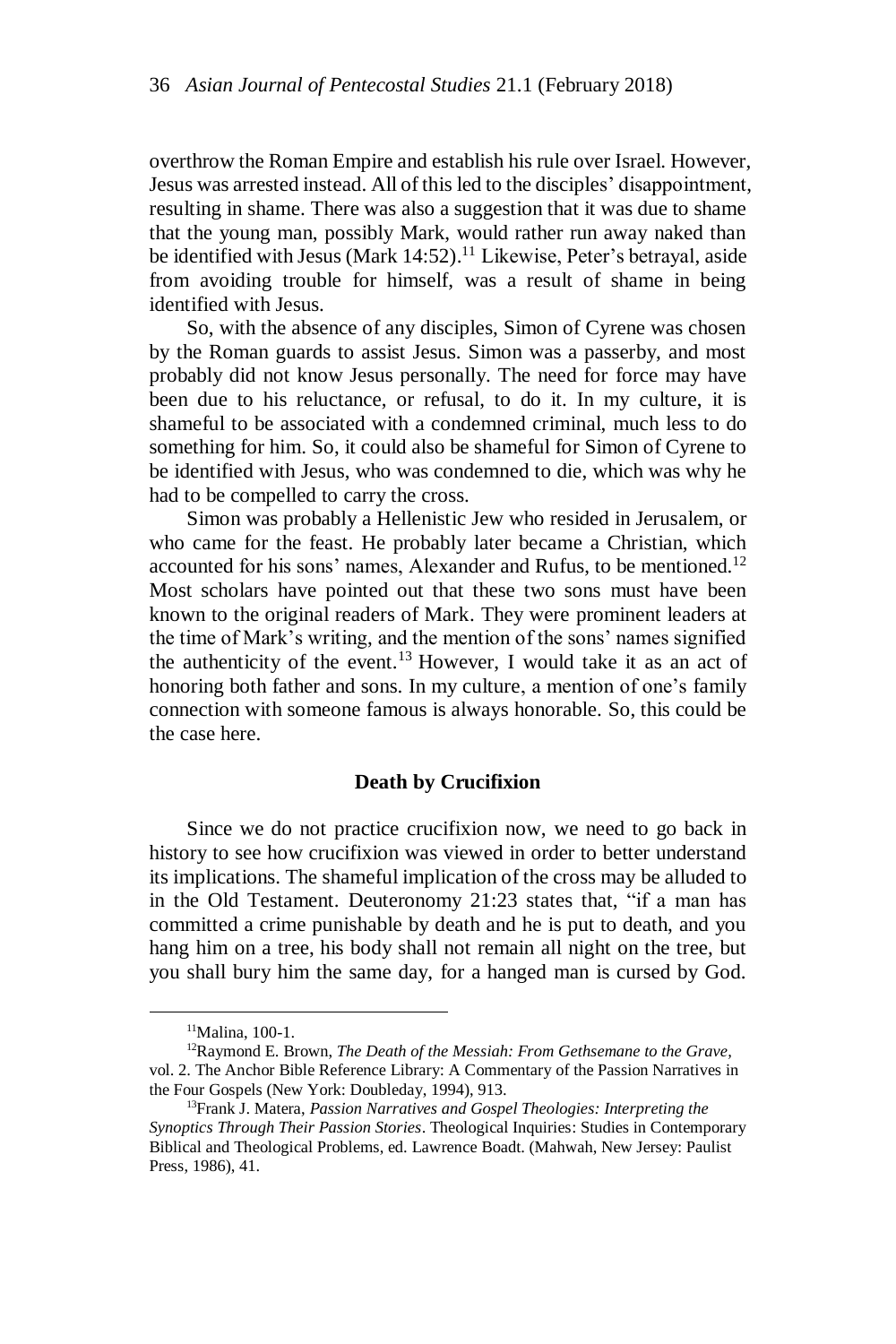You shall not defile your land that the Lord your God is giving you for an inheritance." Although the word "tree" was used in Deuteronomy, and its allusion to the cross was not the original meaning of the text, the New Testament writers consciously interpreted it to pertain to the cross (Gal. 3:13). <sup>14</sup> Moreover, recent findings in the Qumran scrolls have some evidence connecting the expression, "hang upon a tree" to crucifixion.<sup>15</sup>

The cross was evidently regarded as shameful in the New Testament. Hebrews 12:2 exhorts us to "look to Jesus, . . . who for the joy that was set before him endured the cross, despising the shame, and is seated at the right hand of the throne of God."

Some of the ancient historians and statesmen also wrote about crucifixion. The Roman statesman Cicero described it as "the most cruel and disgusting penalty," (Verrem 2:5.165) and the "most extreme penalty" (Verrem 2:5.168).<sup>16</sup> The Jewish historian, Josephus, called it "the most wretched of deaths" (Jewish Wars 7:203). Seneca, another Roman statesman, wrote, "Can anyone be found who would prefer wasting away in pain dying limb by limb, or letting out his life drop by drop, rather than expiring once for all? Can any man be found willing to be fastened to the accursed tree, long sickly, already deformed, swelling with ugly wounds on shoulders and chest, and drawing the breath of life amid long drawn-out agony? He would have many excuses for dying even before mounting the cross" (Dialogue 3:2.2).

In the contemporary world, methods of capital punishment such as hanging, firing squad, electric chair, and lethal injection all pale in comparison to crucifixion. Some modern societies have even abolished capital punishment, because they say it violates human rights. Some have denounced public execution and advocated for more privacy in capital punishment.<sup>17</sup> People have developed new drugs for lethal injection, to lessen the pain. <sup>18</sup> Crucifixion in the first century, however, had the fullblown package of extreme pain, suffering, and disgrace. Malina and Rohrbaugh described the extreme negative shame of the crucifixion of Christ: "Jesus is nailed naked to a cross to be seen by one and all, the ultimate in public degradation and humiliation."<sup>19</sup>

 $\overline{a}$ 

<sup>16</sup>Andrew Ruth, "*A Bit More History Regarding Crucifixion*,"

<sup>14</sup>Ibid., 3.

<sup>15</sup>Joseph A. Fitzmyer, "Crucifixion in Ancient Palestine, Qumran Literature, and the New Testament," *Catholic Biblical Quarterly* 40 (1978): 511.

http://www.oaklandpresbyterianchu [rch.org/a-bit-more-history-regarding-crucifixion](http://www.oaklandpresbyterianchurch.org/a-bit-more-history-regarding-crucifixion) (accessed June 9, 2016).

<sup>17</sup>Pro-Con.org, *"Historical Timeline: History of the Death Penalty,"* [http://death](http://death/) penalty.procon.o[rg/view.timeline.php?timelineID=000025](http://deathpenalty.procon.org/view.timeline.php?timelineID=000025) (accessed June 14, 2016).  $^{18}$ Ibid.

<sup>19</sup>Malina and Rohrbaugh, 276.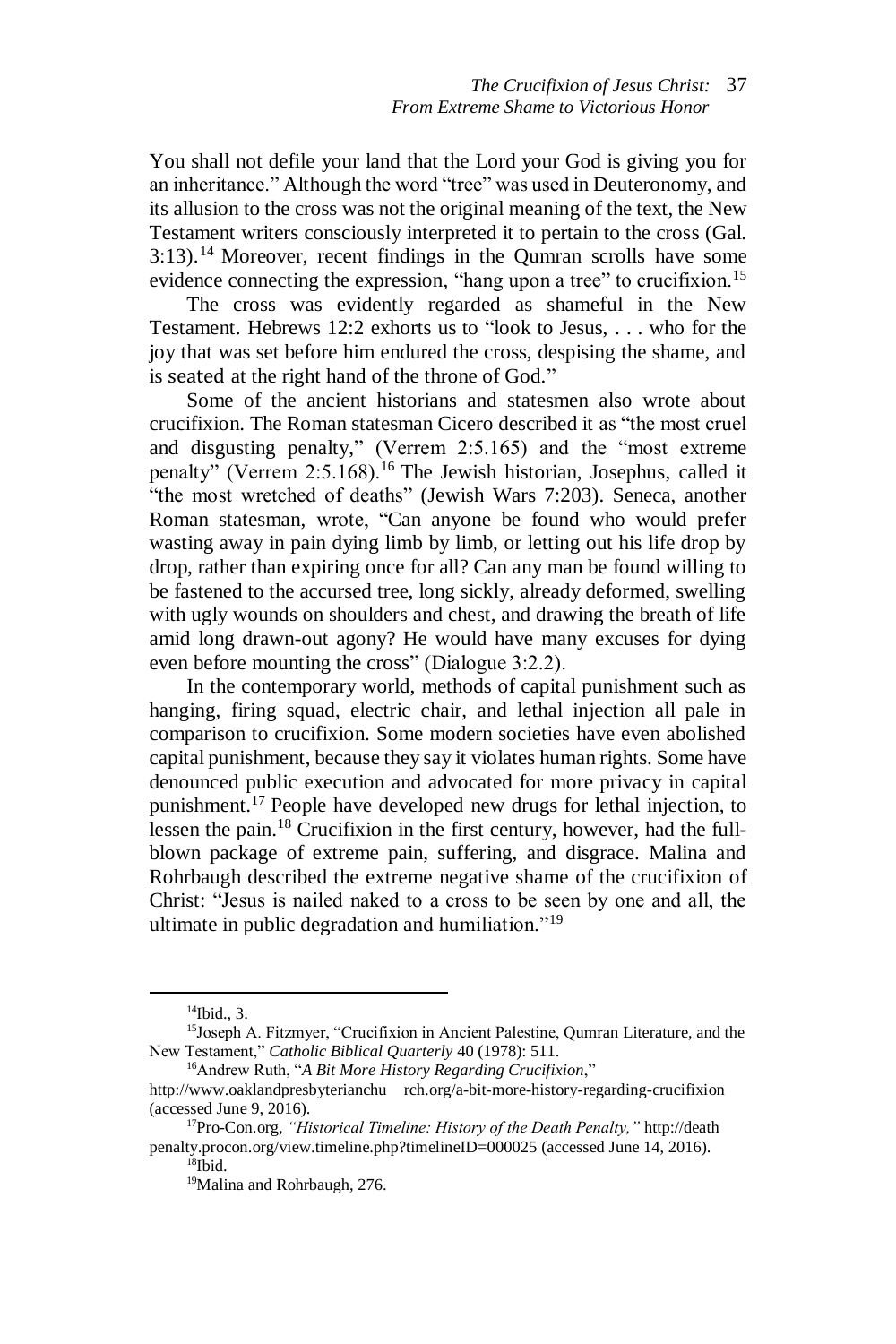### **Crucifixion Event (Mark 15:22-32)**

Malina referred to another honor-shame concept in the first-century Mediterranean society, called "status degradation rituals," which describes what went on with the crucifixion of Jesus. Anthropologists use the term, "status degradation rituals," in referring to "a process of publicly recasting, relabeling, humiliating, and thus re-categorizing a person as a social deviant. Such rituals express the moral indignation of the denouncers and often mock or denounce a person's former identity in such a way as to destroy it totally." <sup>20</sup> Jesus was honored as the "Son of God" in Mark 1:1. His enemies planned to destroy him by undermining, and devaluing, his standing among the people. They went through specific steps to humiliate him, denounce his public identity and credibility, ultimately leading to his death by crucifixion.<sup>21</sup>

Golgotha, which means "place of a skull," was located outside the walled city of Jerusalem. The crucifixion took place outside the city, which heightened the shame of Jesus' death, since it separated him from the people of Israel. <sup>22</sup> This was near some widely travelled roads so that the execution could be easily seen, and serve as a warning to those who might break Roman law. 23

Wine mixed with myrrh was offered to him, but he did not take it (Mark 15:23). It is uncertain if the drink served as an act of mercy, or as a mockery.<sup>24</sup> Brown regards this act as being done in the context of mockery, although the action itself may not be a mockery.<sup>25</sup> If it was an act of kindness, it is ironic that the ones who offered the wine were the Roman soldiers.<sup>26</sup> His refusal to take it may be due to his commitment to drink the full cup of suffering.<sup>27</sup> His undertaking to accept the full extent of suffering led to the revelation of his true identity, as will be seen later.

The soldiers divided his garments and cast lots for them (Mark 15:24). This may confirm that Jesus was stripped naked in the view of all, which was the usual practice at that time. <sup>28</sup> The act of dividing the garments and casting lots for them can also be seen as furthering the shame and humiliation.

 $\overline{\phantom{a}}$ 

 $^{24}$ Ibid.

<sup>25</sup>Brown, 940. <sup>26</sup>Ibid., 941.

<sup>20</sup>Ibid., 272-3.

 $21$ Ibid.

 $22$ Matera, 41.

<sup>23</sup>Robert H. Stein, *Mark*. Baker Exegetical Commentary on the New Testament, eds. Robert W. Yarbrough and Robert H. Stein (Grand Rapids, Mich.: Baker Academic, 2008), 710.

<sup>27</sup>Ibid., 941-42.

 $28$ Matera, 42.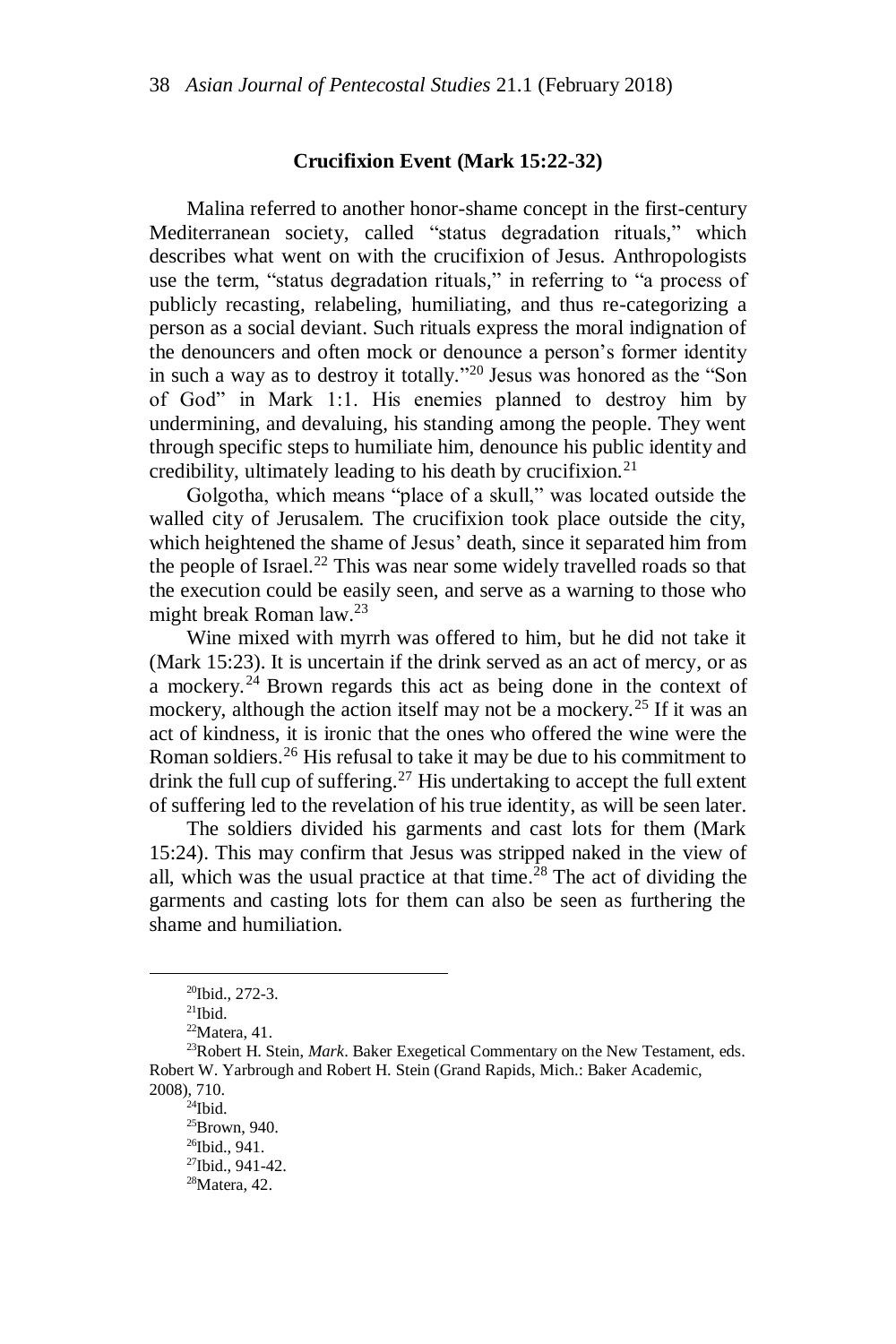As a part of the status degradation of Jesus, they put an inscription on the cross. The inscription of the charge against him read, "The King of the Jews" (Mark 15:26). It had a pretense of wanting to honor Jesus with the title, but it was really a great dishonor. This title was meant to be a mockery by Jesus' opponents.<sup>29</sup> This was meant "to show how Romans would deal with anyone who would try to rule in their place. As it stands, it serves to insult the Judeans by portraying their king as a naked slave for all to mock."<sup>30</sup> Despite this mockery, the enemies of Jesus inadvertently declared the reality of his honor, because He is indeed the Christ and King of Israel!<sup>31</sup>

Another step of the status degradation was crucifying Jesus between two robbers, one on his right and one on his left (Mark 15:27). A pretense of honor and sarcasm can be noted in placing Jesus at the center. In Filipino culture, as was mentioned above with the case with Simon of Cyrene, it is likewise shameful to be associated with dishonorable persons, such as criminals, or even people with a base character.

The climax of Jesus' status degradation was the succeeding instances of verbal abuse and malicious mockery by three different sets of people. As described in Mark 15:29-30, the first group to mock Jesus was the bystanders who derided him, wagged their heads, and said, "Aha! You who would destroy the temple and rebuild it in three days, save yourself, and come down from the cross!" The wagging of heads is a fulfillment of Psalm 22:7-8, which states that "all who see me mock me; they make mouths at me; they wag their heads; 'He trusts in the Lord; let him deliver him; let him rescue him, for he delights in him! $\frac{1}{32}$ It was also a common gesture of contempt.<sup>33</sup> The reference to the destruction and rebuilding of the temple was an interesting precursor to the supernatural event that occurred after Jesus' death, recorded in Mark 15:38, which will be examined in the next section.

The chief priests and the scribes then mocked him, saying, "He saved others; he cannot save himself. Let the Christ, the King of Israel, come down now from the cross that we may see and believe" (Mark 15:31). There may be no obvious reason as to why the bystanders hated Jesus, but there were conspicuous reasons as to why the religious leaders wanted to exact vengeance on him. Their hatred for Jesus can be understood through another concept in the honor and shame paradigm, known as the perception of limited good.

<sup>29</sup>Stein, 713.

<sup>30</sup>Malina and Rohrbaugh*,* 275-76.

<sup>31</sup>Narry F. Santos, *Turning Our Shame into Honor: Transformation of the Filipino HIYA in the Light of Mark's Gospel* (Philippines: Life Change Publishing, Inc., 2003), 223.

<sup>32</sup>Stein, 714.

<sup>33</sup>Ibid.; see also Lamentations 2:15.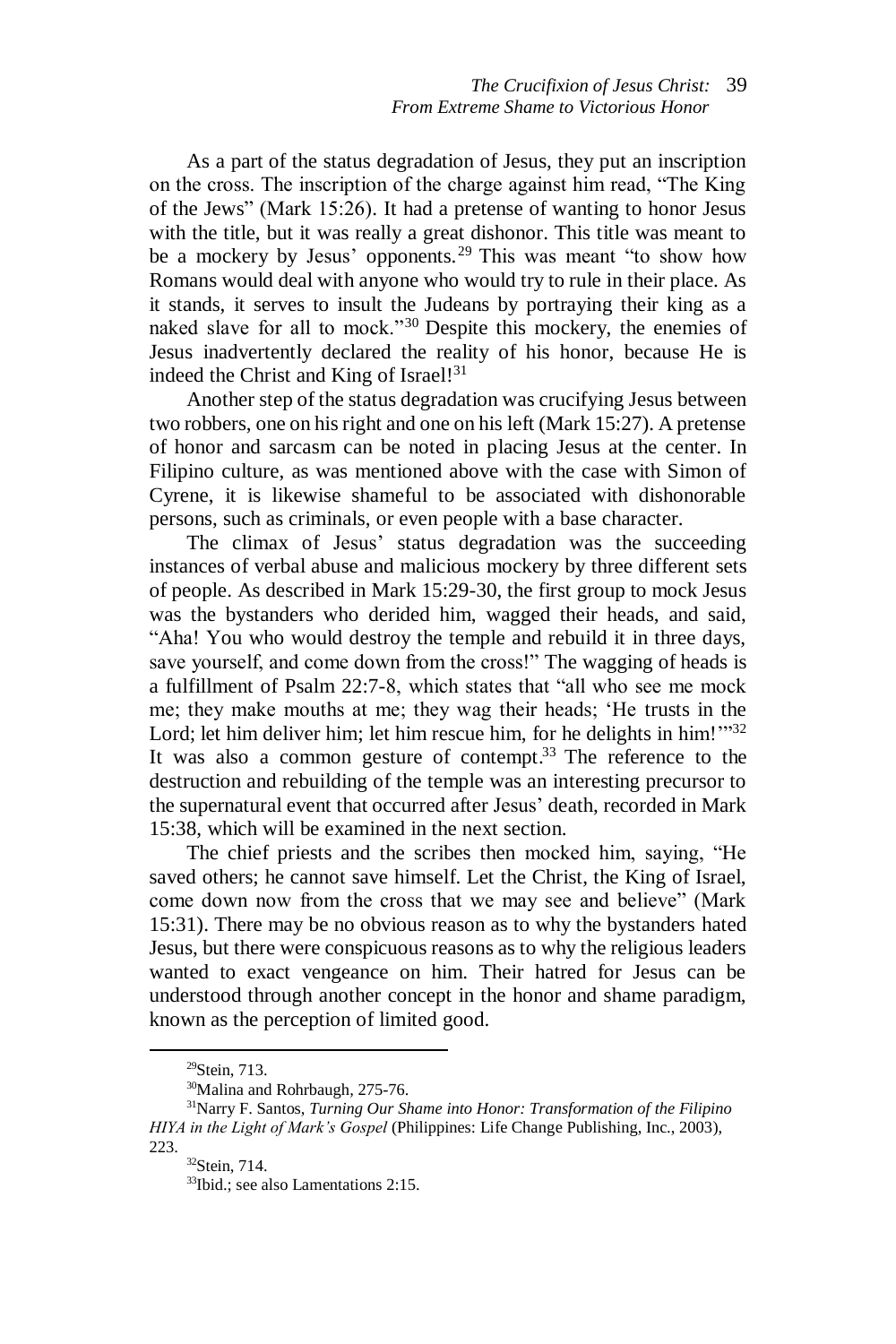In the first-century Mediterranean world, all goods, including honor, were seen to exist in limited amounts. Individuals who want to improve their social position, therefore, have to do it at the expense of others. One's claim to honor will be perceived as a threat to the honor of another; thus, it needs to be challenged. Honor is attained through the social competition of challenge and riposte. <sup>34</sup> The religious leaders had been involved in a number of challenge-riposte dialogues, which ended in victory for Jesus and defeat for the religious leaders. Their disgrace caused an increase in honor for Jesus. They, on the other hand, felt robbed of their honor. This resulted in an increase in their hatred against and envy of, Jesus, which also explains their desire to kill him. This furthermore explains their harsh gloating and derogatory remarks against him.

The third group of mockers was composed of the two who were crucified with him (Mark  $15:32$ ).<sup>35</sup> It seems more natural for these two thieves to sympathize with Jesus, since they were similarly nailed to the cross. But they reviled Jesus instead. The dynamic of honor and shame was also at work here. It seems probable that they hoped to divert the shame they felt, from themselves to Jesus, or maybe make Jesus more shamed than they were, so they appeared honored in comparison. The three sets of insults markedly emphasize the honor degradation of Jesus.

It is worth noting how Jesus maintained his silence amidst all the accusations. Although he cried out loudly twice in 15:34 and 15:37, neither of these was retaliatory. He kept his composure and uttered no vengeful words.<sup>36</sup> In Filipino culture, insults and mockeries are hurtful and shameful. Even if the accusations are not true, not having the opportunity, and freedom, to disagree with them and voice one's defense is very difficult. However, Jesus kept quiet throughout all their abuse. In his humility, Jesus taught us that silence is more powerful than words. I have learned that silence connotes humility and has more impact than self-defense.

## **The Supernatural Phenomena Surrounding the Death of Jesus (Mark 15:33-39)**

Mark recorded two supernatural events associated with the crucifixion: the darkening of the sun (Mark 15:33), and the tearing of the temple curtain (Mark 15:38). There was darkness over the whole land for three hours. Then Jesus cried with a loud voice, "My God, my God,

<sup>34</sup>Malina, 95-100.

<sup>35</sup>Matt. 27:44 and Luke 23:39-43 are parallel passages although Luke refers to only one of the thieves as the mocker.

<sup>36</sup>Santos, 222.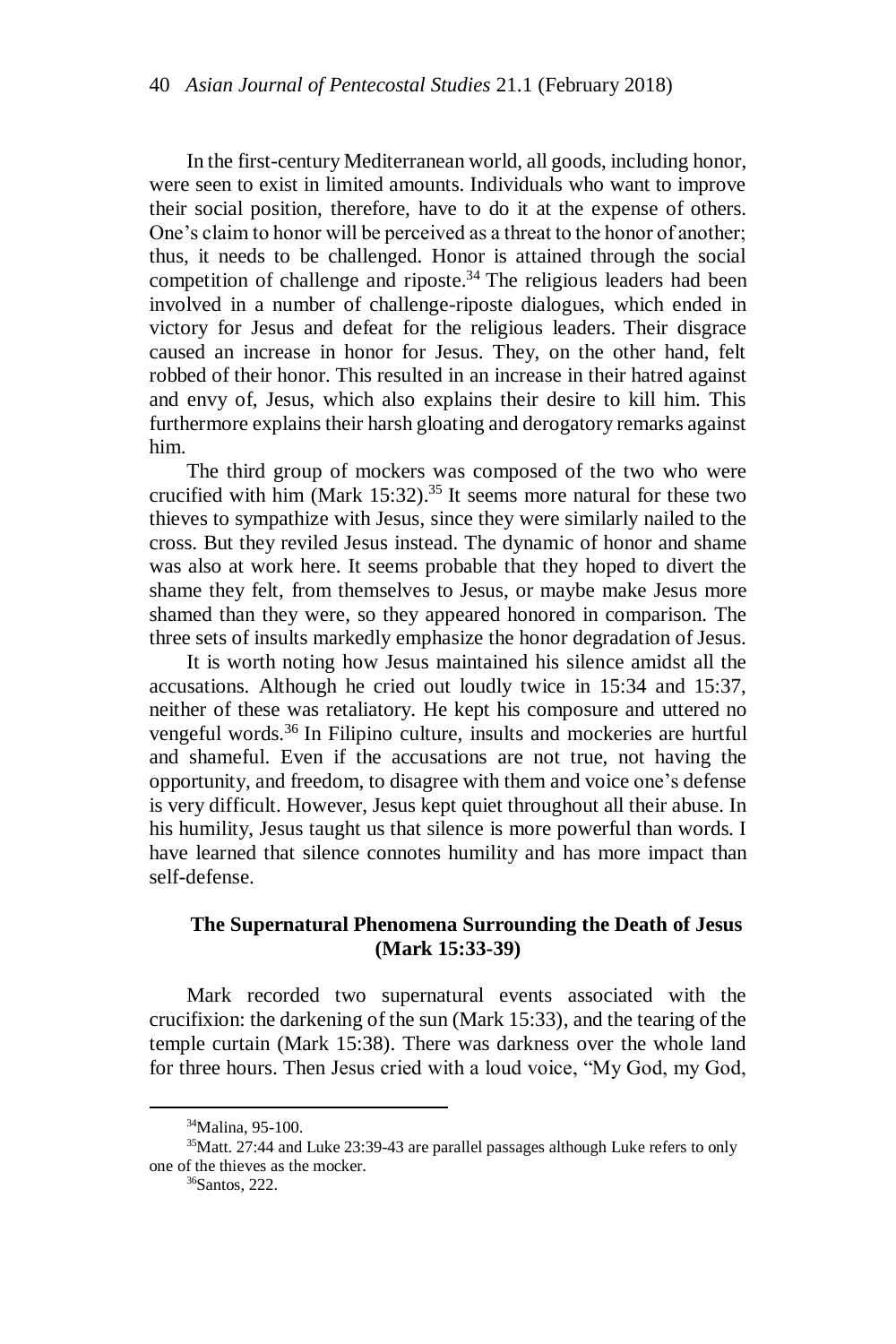why have you forsaken me?" (Mark 15:34). This was the only saying Jesus made from the cross that was recorded by Mark. It is unclear as to why Mark emphasized this cry. There have been various suggestions as to its implications, such as an expression of Jesus' intense suffering, Jesus' struggle against the power of evil, the emphasis of Jesus as the Son of God, or the depth of his emotion.<sup>37</sup> Another concept related to the honor-shame paradigm may help us discern Mark's unspoken logic.

Honor in the first-century Mediterranean society was tied to a person's identity, and a person's identity depends on belonging to, and being accepted by, the family.<sup>38</sup> It has always been presumed that honor exists within one's own family.<sup>39</sup> The honor among the family is grounded in trust and loyalty. Thus, the cry of Jesus was not a cry of despair, nor a shout of victory, but was rather an expression of anguish to God the Father, who forsook him. <sup>40</sup> Looking at this verse through the honor-shame lens impacts me as someone raised in a shame-based culture. In Filipino culture, it is indeed most hurtful and disgraceful, to be disowned by one's own family. The cry of Jesus can thus be understood as both intense sorrow from the weight of the world's sin, plus the feeling of being abandoned by his Father. 41

Some of the bystanders heard him and thought that he was calling Elijah (Mark 15:35). Someone ran and filled a sponge with sour wine, put it on a reed and gave it to him to drink, simultaneously mocking him (Mark 15:36). It is hard to determine whether the offer of wine was to be seen as a kind gesture or an act of mockery. The offer of wine, also seen in Luke 23:36, could be an attempt to prolong Jesus' torture and keep him from dying quickly.<sup>42</sup> This would be consistent with the status degradation ritual being perpetuated by his enemies.

Jesus then uttered a loud cry and breathed his last (Mark 15:37), and the curtain of the temple was torn in two, from top to bottom (Mark 15:38). This calls to mind the earlier reference to insults from bystanders who taunted Jesus for declaring the rebuilding of the temple three days after its destruction (Mark 15:29).

There were two curtains in the temple: the one within the sanctuary before the holy of holies, and the outer curtain separating the sanctuary from the courtyard (Jewish Wars 5,219). It is uncertain which one Mark was referring to. Some scholars favor the former one since this could

 $\overline{a}$ 

<sup>37</sup>Stein 715-16.

<sup>38</sup>Malina, 30.

<sup>39</sup>Ibid., 38.

 $40$ Matera, 46. <sup>41</sup>Brown, 1051.

 $42$ Stein, 716.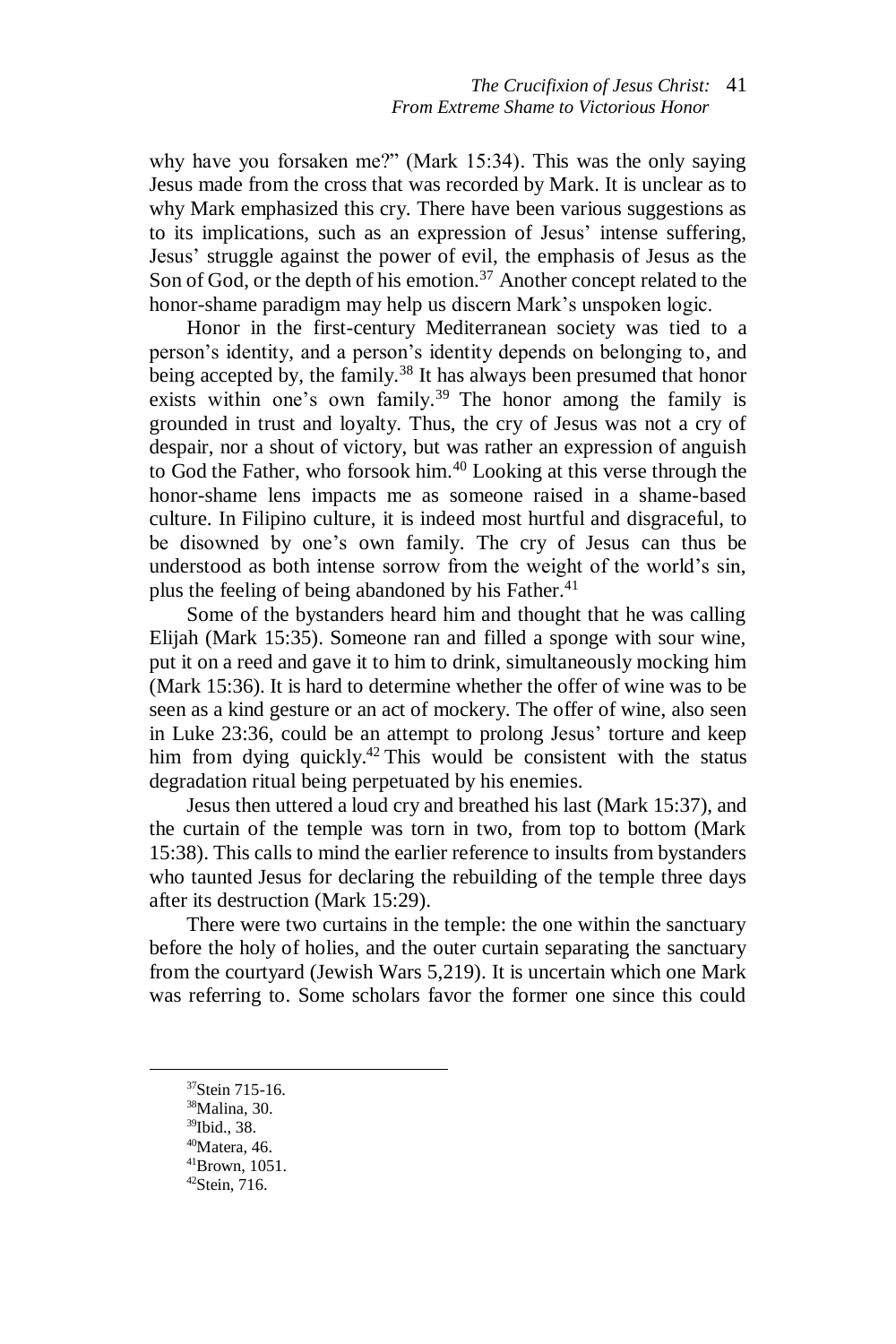signify the direct access of Jesus' followers to the Father. <sup>43</sup> Others, myself included, prefer the latter one, which would have been visible to the public when the curtain was split in two. <sup>44</sup> This is an event that can better be seen from the honor-shame viewpoint. It is important to note that women, outcasts, and foreigners were prohibited from entering the inner courts of the Jerusalem temple; thus, the tearing of the outer curtain connotes a paradigm shift from the exclusivity of the Jewish male population. 45

Nevertheless, Mark did not specify which curtain was torn, although the tearing of the curtain signified the end of the temple cult and the access of all people to God's glory. <sup>46</sup> With Jesus' death, the function of the temple came to an end. <sup>47</sup> Many scholars view the tearing of the temple curtain as an act of divine judgment on the sanctuary and the nation. <sup>48</sup> However, through the honor-shame lens, I would contend that it was an affront to the Jewish attachment to the whole religious and political system. The nation of Israel, its religious leaders, and its people, took pride in their temple and religious rituals. Earlier in the ministry of Jesus, upon coming out of the temple, one of the disciples exclaimed about the beauty, and magnificence, of the temple stones and buildings (Mark 13:1). Jesus then predicted the destruction of the temple and the city (Mark 13:2).

The Jerusalem temple was a symbol of honor for the people of Israel. It was regarded as blasphemous when Jesus predicted its destruction. When the temple curtain was torn in two, their symbol of honor was ultimately defamed. The contemporary world has also witnessed how this worldview of connecting honor to structures is manifested. Although America and the world mourned the loss of many lives due to the atrocities of the 9/11 attacks perpetuated by Muslim extremists, these terrorists purposely targeted three edifices: the World Trade Center, the Pentagon, and possibly the White House, which represented the nation's financial, military and executive powers. Part of the reason for targeting those buildings could have been to dishonor the country and its people.

The tearing of the temple curtain symbolized the opening of the door for the whole world to receive the good news of salvation, and to render

 $\overline{a}$ 

<sup>43</sup>William B. Lane. *The Gospel According to Mark*. The New International Commentary on the New Testament, ed. F.F. Bruce (Grand Rapids, Michigan: William B. Eerdmans Publishing Company, 1974), 575.

<sup>44</sup>Morna D. Hooker, *The Gospel According to Saint Mark*. Black's New Testament Commentary, ed. Henry Chadwick (Peabody, Mass.: Henrickson Publishers, 1991), 378. <sup>45</sup>Josephus. *Jewish Antiquities: Books XV-XVII:* trans. Ralph Marcus, Loeb

Classical Library. (1963; repr., Cambridge, MA: Harvard University Press, 1980), 203. <sup>46</sup>Matera, 47.

<sup>47</sup>Ibid., 68.

<sup>48</sup>Stein, 717.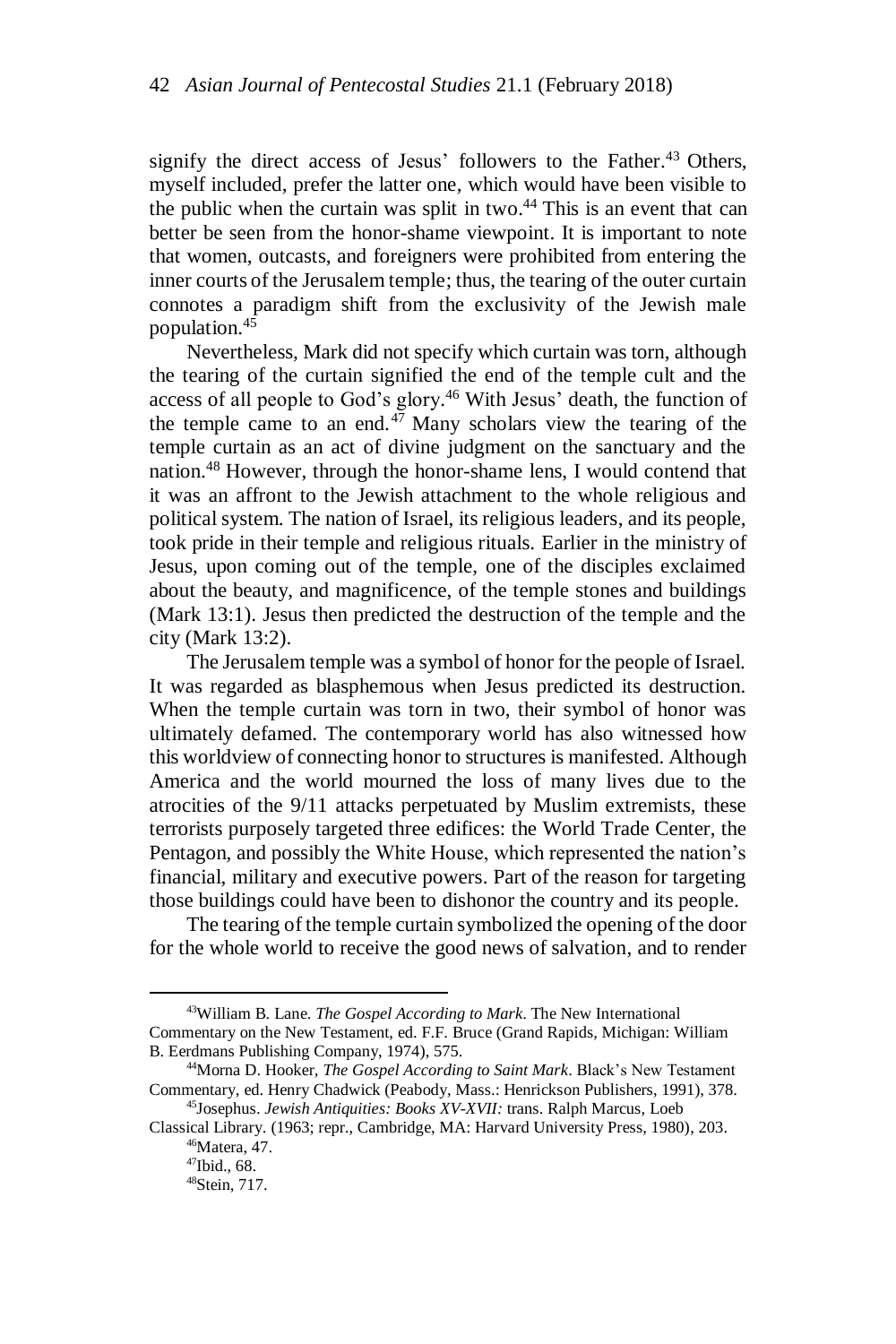honor where it belonged. It also signified the lifting of the shame attached to women and outcasts. Jesus referred to a new temple, not built by hands (Mark 14:58). This new temple is a metaphor for the Christian community, which is composed of Gentiles as well as Jews. <sup>49</sup> Honor, in God's eyes, is beyond any physical structure or symbol. The tearing of the temple curtain is a reminder not to put one's trust in, or honor, things that do not really matter at all. It is also a reminder of God's love and grace for all mankind, regardless of race, status, or gender.

The culmination passage of the crucifixion and death of Jesus is a powerful confession from the one among the crowd least expected to give it, namely, a centurion. A centurion was an officer in the Roman army responsible for around eighty to a hundred soldiers. <sup>50</sup> This centurion was apparently in charge of Jesus' execution. In Mark 15:39, when the centurion, who stood facing Jesus, saw the way he breathed his last, he said, "Truly this man was the Son of God!"<sup>51</sup> This exclamation of Jesus' sonship highlights the theme of honor. 52

In the interplay of honor-shame values, some ironies can be noted. A centurion was the first to recognize the close connection between Jesus' death and his sonship. <sup>53</sup> In contrast, the disciples had been with Jesus since the beginning of his ministry. They were witnesses to his miracles and teachings, and had even heard allusions of Jesus' impending suffering (Mark 8:31), yet they failed to acknowledge his shameful death as the key to his sonship. Likewise, the Jewish religious leaders were well-versed in the Scriptures, which referred to a messianic sonship in the line of David (Psalm 2, 89), but it was a Gentile who recognized Jesus as the Messiah.<sup>54</sup> "The climactic cry of the centurion that Jesus was the Son of God is the final unveiling of the secret surrounding Jesus' identity."<sup>55</sup> The crucifixion of Jesus led to a paradigm shift in the worldview of honor and shame.

Through all of these intricacies, the shame of Jesus' crucifixion and death turned into an avenue for Jesus to be honored (Phil. 2:6-11). What started out as intentional steps to disgrace him, through the public

 $49$ Matera, 68.

<sup>50</sup>Gary M. Burge, *A Week in the Life of a Roman Centurion* (Downers Grove, Illinois: IVP Academic, 2015), 12.

<sup>51</sup>Daniel B. Wallace, *Greek Grammar Beyond the Basics: An Exegetical Syntax of the New Testament* (Grand Rapids, Michigan: Zondervan, 1996), 250 cites "Apollonius' Canon" which states that "both the head noun and the genitive noun either have the article or lack the article. It makes little semantic difference whether the construction is articular or anarthrous."

<sup>52</sup>Santos, 224.

<sup>53</sup>Matera, 42.

<sup>54</sup>George Eldon Ladd, *A Theology of the New Testament,* rev.ed. (Grand Rapids, Michigan: William B. Eerdmans Publishing Company, 1993, 160-1.

<sup>&</sup>lt;sup>55</sup>Matera, 79.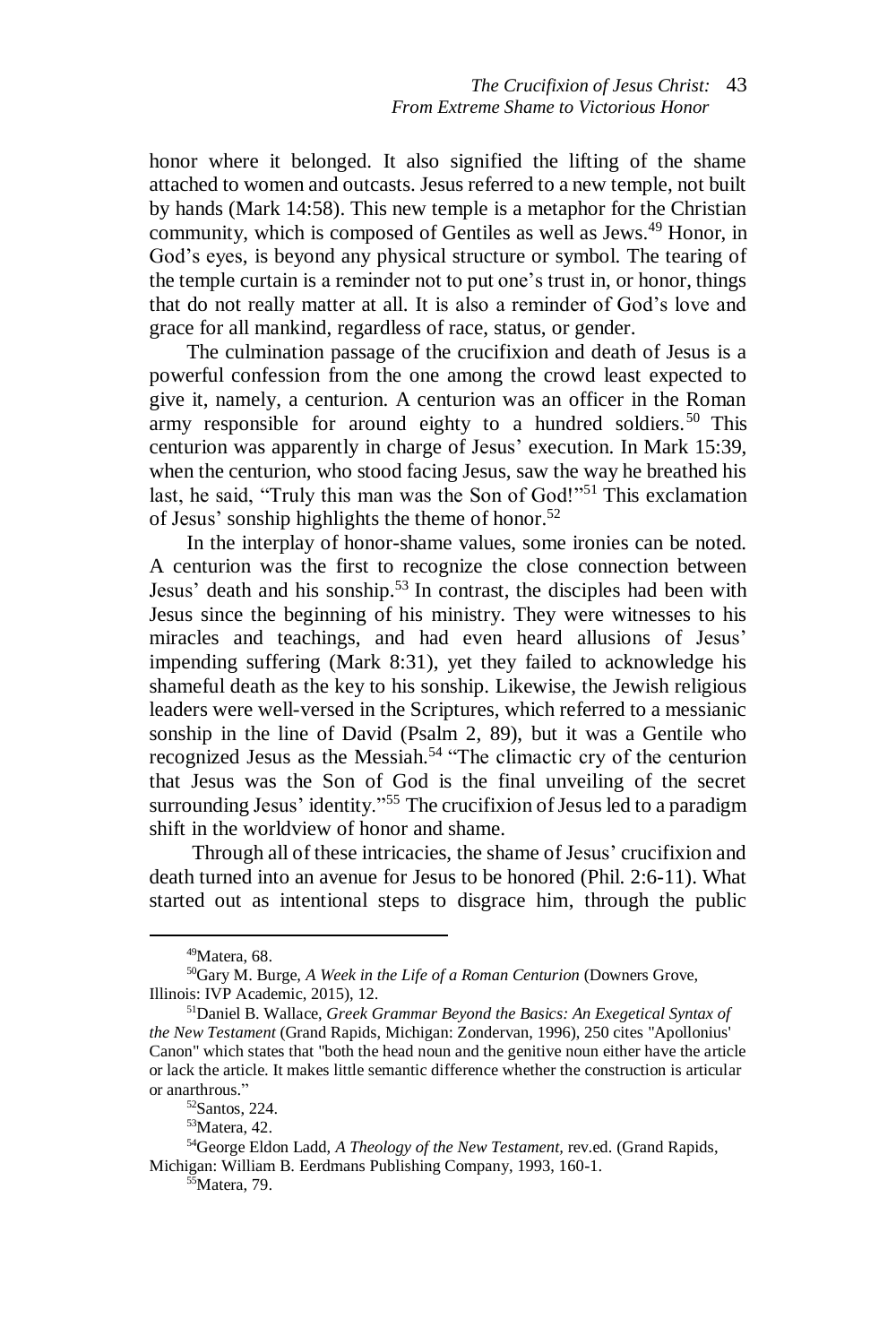humiliation represented by crucifixion, the location of his crucifixion, and the mocking and gloating (by the Jewish leaders, the thieves and the crowd), eventually became the means by which Jesus was honored. His humble suffering and death culminated in his being honored with the title of Son of God.<sup>56</sup>

## **Conclusion**

The New Testament was written in the first century and thus must be read through its cultural perspective. Since the first-century Mediterranean society is, and was, basically shame-based, my understanding of Scripture increased as I looked at it through an honorshame grid. Viewed through this lens, I had a better appreciation of the significance of how Jesus Christ, and his work on the cross, reversed the cultural stigma of shame into victorious honor.

Many underlying themes surrounding the crucifixion cannot be seen apart from the honor-shame lens. Various concepts in the shame-based society of the first century were helpful in unlocking the significance of the crucifixion passage. These include the patronage system, the shameful death of crucifixion, the status degradation rituals, the limited good concept, and the concepts of kinship, gender, social structures and religious symbols.

At the culmination of the crucifixion was the centurion's powerful exclamation of Jesus' sonship. This proves that the honor rendered to Jesus came through his humble suffering and shameful death. The climactic declaration that Jesus was the Son of God revealed the secret of Jesus' identity as the Messiah.

On a broader spectrum, Jesus' work on the cross radically shifted the honor-shame values present in social and religious institutions (including kinship, gender, race, and structures). The death of Jesus caused an honor reversal in the status of women, outcasts, and Gentiles, through the tearing of the temple curtain and the declaration of Jesus' sonship by a Roman centurion. On an individual level, his saving grace has granted not only a removal of guilt, but also a removal of shame and reinstitution of honor. Through Jesus' suffering and death, we see the depiction of extreme shame turning into victorious honor!

 $\overline{a}$ 

<sup>56</sup>There is a great debate as to what the title of "Son of God" means. In "Military," *Dictionary of Jesus and the Gospels* (Downers Grove, Illinois: InterVarsity Press, 1992), 549, I. H. Marshall writes that the "centurion may have meant little more than that Jesus was an innocent victim whose manner of dying showed his extraordinary character; the Evangelists saw that his words could have a deeper significance than he may have intended."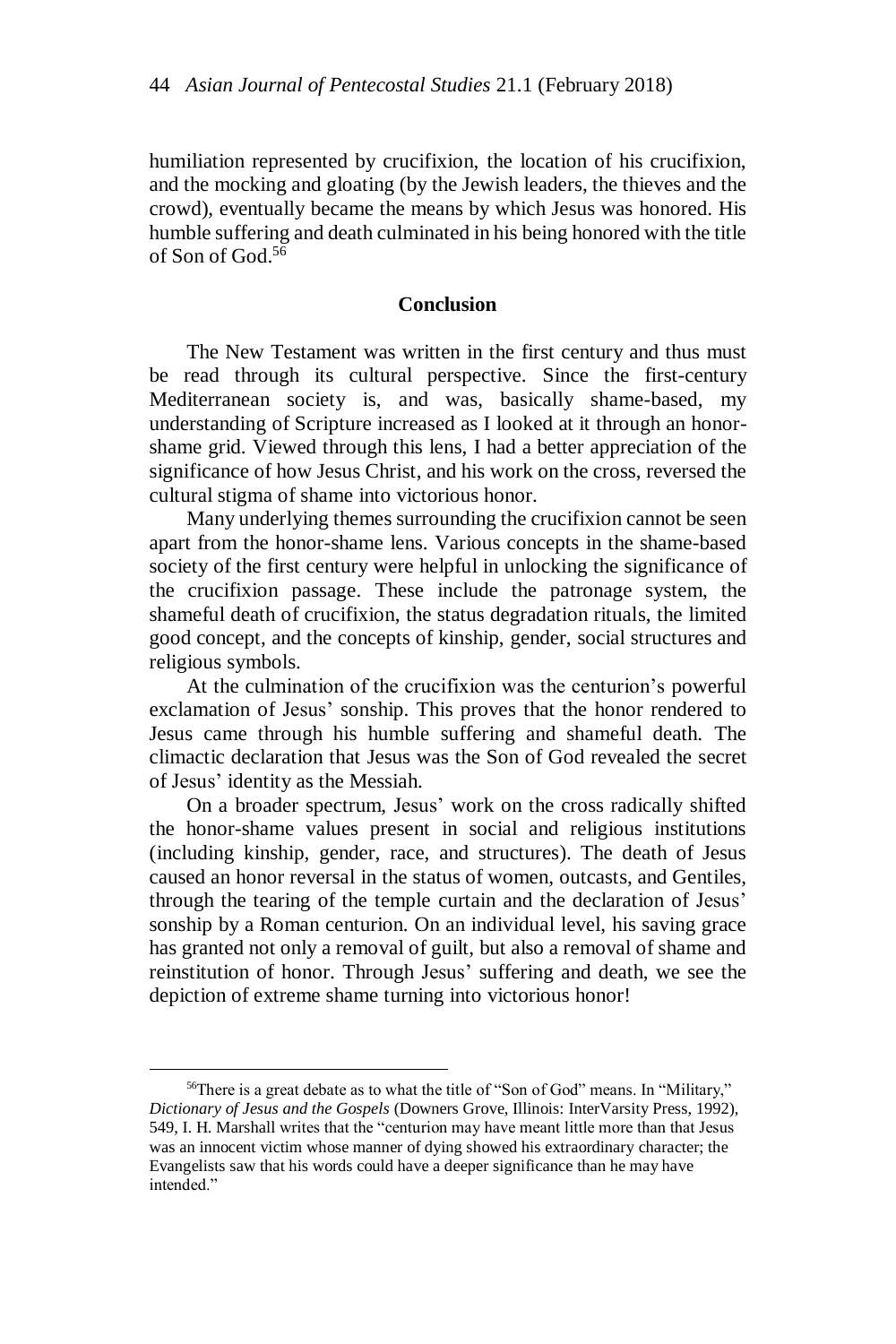#### **Bibliography**

- Brown, Raymond E. *The Death of the Messiah: From Gethsemane to the Grave.* Vol. 2. The Anchor Bible Reference Library: A Commentary of the Passion Narratives in the Four Gospels. 2 vols. New York: Doubleday, 1994. Burge, Gary M. *A Week in the Life of a Roman Centurion*. Downers Grove, Illinois: IVP Academic, 2015. Crook, Zeba. "Honor, Shame, and Social Status Revisited." *Journal of Biblical Literature* 128, no. 3 (2009): 591–611. Evans, Craig A. *Mark 8:27-16:20*. Word Biblical Commentary, edited by Bruce M. Metzger, David A. Hubbard, and Glenn W. Barker. Vol. 34B. Nashville, Tennessee: Thomas Nelson Publishers Nashville, 2001. Fitzmyer, Joseph A. "Crucifixion in Ancient Palestine, Qumran Literature, and the New Testament." *Catholic Biblical Quarterly* 40 (1978): 493–513. Hooker, Morna D. *The Gospel According to Saint Mark*. Black's New Testament Commentary, edited by Henry Chadwick. Peabody, Mass.: Henrickson Publishers, 1991. Jocano, Felipe L. *Filipino Value system: A Cultural Definition*. Metro Manila, Philippines: Punlad Research House, Inc., 1997. Josephus. *Jewish Antiquities: Books XV-XVII.* Translated by Ralph Marcus. Loeb Classical Library. 1963. Reprint, Cambridge, MA: Harvard University Press, 1980. \_\_\_\_\_\_\_. *The Jewish War: Books IV-VII.* Translated by H. St. J. Thackeray. Loeb Classical Library. 1928. Reprint, Cambridge, MA: Harvard University Press, 1979. Ladd, George Eldon. *A Theology of the New Testament.* rev. ed. Grand Rapids, Michigan: William B. Eerdmans Publishing Company, 1993. Land, Darin. "Honor Then and Now." Class lecture, Asia Graduate School of Theology, Manila, May 18, 2016.
- Lane, William B. *The Gospel According to Mark*. The New International Commentary on the New Testament, edited by F.F. Bruce. Grand Rapids, Michigan: William B. Eerdmans Publishing Company, 1974.
- Leigh, Jackie D. "Honor, Shame, Resurrection." *Proceedings* (Grand Rapids, Mich.) 23 (2003): 101-8.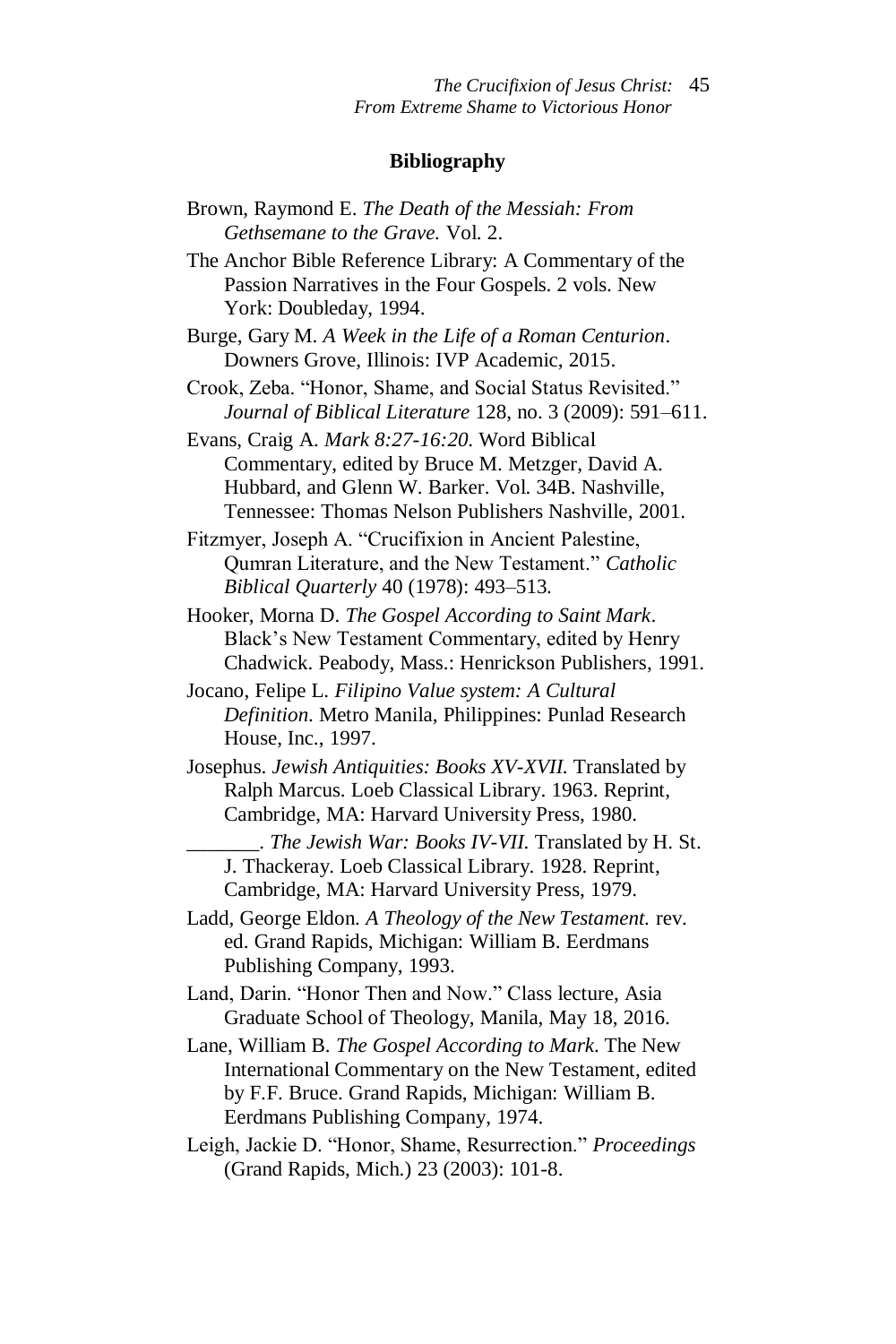46 *Asian Journal of Pentecostal Studies* 21.1 (February 2018)

- Malina, Bruce J. *The New Testament World: Insights from Cultural Anthropology*. Louisville, Kentucky: Westminster/John Knox Press, 1993.
- Malina, Bruce J. and Richard L. Rohrbaugh. *Social-Science Commentary on the Synoptic Gospels*. Minneapolis: Fortress Press: 1992.
- Marshall, I.H. "Military." *Dictionary of Jesus and the Gospels*. Downers Grove, Illinois: InterVarsity Press, 1992.
- Matera, Frank J. *Passion Narratives and Gospel Theologies: Interpreting the Synoptics Through Their Passion Stories*. Theological Inquiries: Studies in Contemporary Biblical and Theological Problems, edited by Lawrence Boadt. Mahwah, New Jersey: Paulist Press, 1986.
- Moxnes, Halvor. "*Honor and Shame*." In *The Social Sciences and New Testament Interpretation,* edited by Richard Rohrbaugh. Peabody, Massachusetts: Hendrickson Publishers, Inc., 1996, 19-40.
- Pace, Karen L. "*Shame is Often at the Heart of Bullying*." Accessed June 14, 2016.<http://msue.anr.msu.edu/news/> shame\_is\_often\_at\_the\_heart\_of\_bullying.
- Plevnik, Joseph. *Honor/Shame*. Biblical Social Values and Their Meaning: A Handbook, Edited by John J. Pilch and Bruce J. Malina. Peabody, Mass.: Henrickson Publishers, 1993, 95-104.
- Pro-Con.org. *"Historical Timeline: History of the Death Penalty."* Accessed June 14, 2016. [http://deathpenalty](http://deathpenalty/) .procon.org/view.timeline.php?timelineID=000025.
- Ruth, Andrew. "*A Bit More History Regarding Crucifixion*." Accessed June 9, 2016. http://www.oaklandpresbyterian church.org/a-bit-more-history-regarding-crucifixion.
- Santos, Narry F. *Turning Our Shame into Honor: Transformation of the Filipino HIYA in the Light of Mark's Gospel.* Philippines: LifeChange Publishing, Inc., 2003.
- Seneca. *Ad Lucilium Epistulae Morales*. Translated by Richard M. Gummere. Loeb Classical Library. 1925. Reprint, Cambridge, MA: Harvard University Press, 1989.
- Stein, Robert H. *Mark*. Baker Exegetical Commentary on the New Testament, edited by Robert W. Yarbrough and